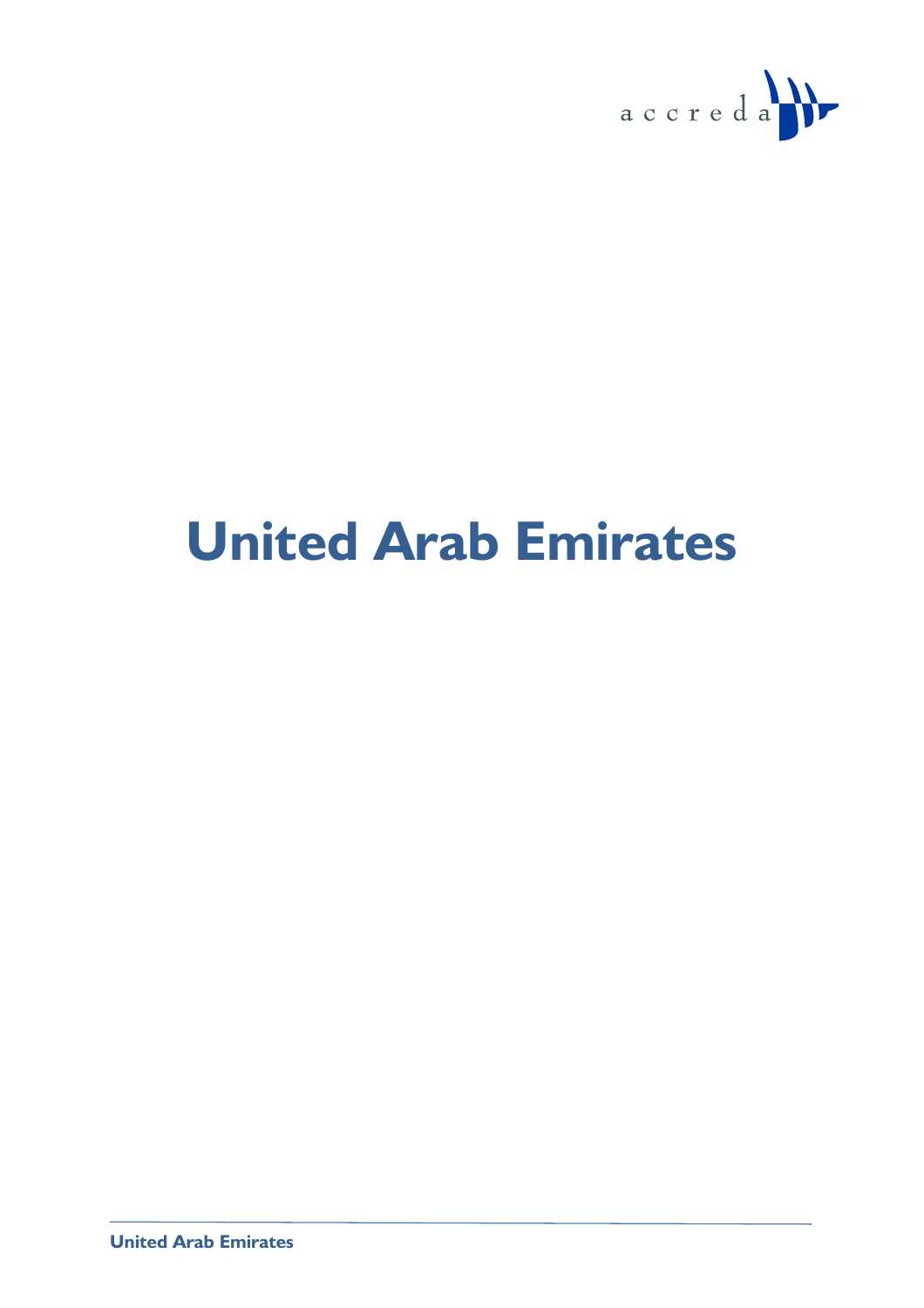

## **United Arab Emirates (UAE)**

## **Country**

The United Arab Emirates (Arabic: المتحدة العربيـــــة الإمارات دولـة Dawlat al-ʾImārāt al-ʿArabiyyah al-Muttaḥidah), sometimes simply called the Emirates or the UAE, is a country located in the southeast end of the Arabian Peninsula on the Persian Gulf, bordering Oman to the east and Saudi Arabia to the south, as well as sharing sea borders with Qatar, Iran and Pakistan.





Established on 2 December 1971, the country is a federation of seven emirates (equivalent to principalities). Each emirate is governed by a hereditary Emir who jointly form the Federal Supreme Council which is the highest legislative and executive body in the country. One of the Emirs is selected as the President of the United Arab Emirates.

The constituent emirates are Abu Dhabi, Ajman, Dubai, Fujairah, Ras al-Khaimah, Sharjah, and Umm al-Quwain. The capital is Abu Dhabi, which is one of the two centers of commercial and cultural activities, together with Dubai. Islam is the official religion of the UAE, and Arabic is the official language.

In 1962, Abu Dhabi became the first of the emirates to begin exporting oil. The late Sheikh Zayed, ruler of Abu Dhabi and the first president of the UAE, oversaw the development of the country and steered oil revenues into healthcare, education and infrastructure.

Today, UAE oil reserves are ranked as the seventh-largest in the world, along with large natural gas reserves. The UAE has a developed high income economy and has one of the world's highest GDP per capita. In order to diversify the economy and reduce the dependence on oil revenues, the country has been making huge investments in the tourism, financial and construction sectors.

UAE's most populous city of Dubai  $(> 3$  mill.) has emerged as a global city and an international business hub.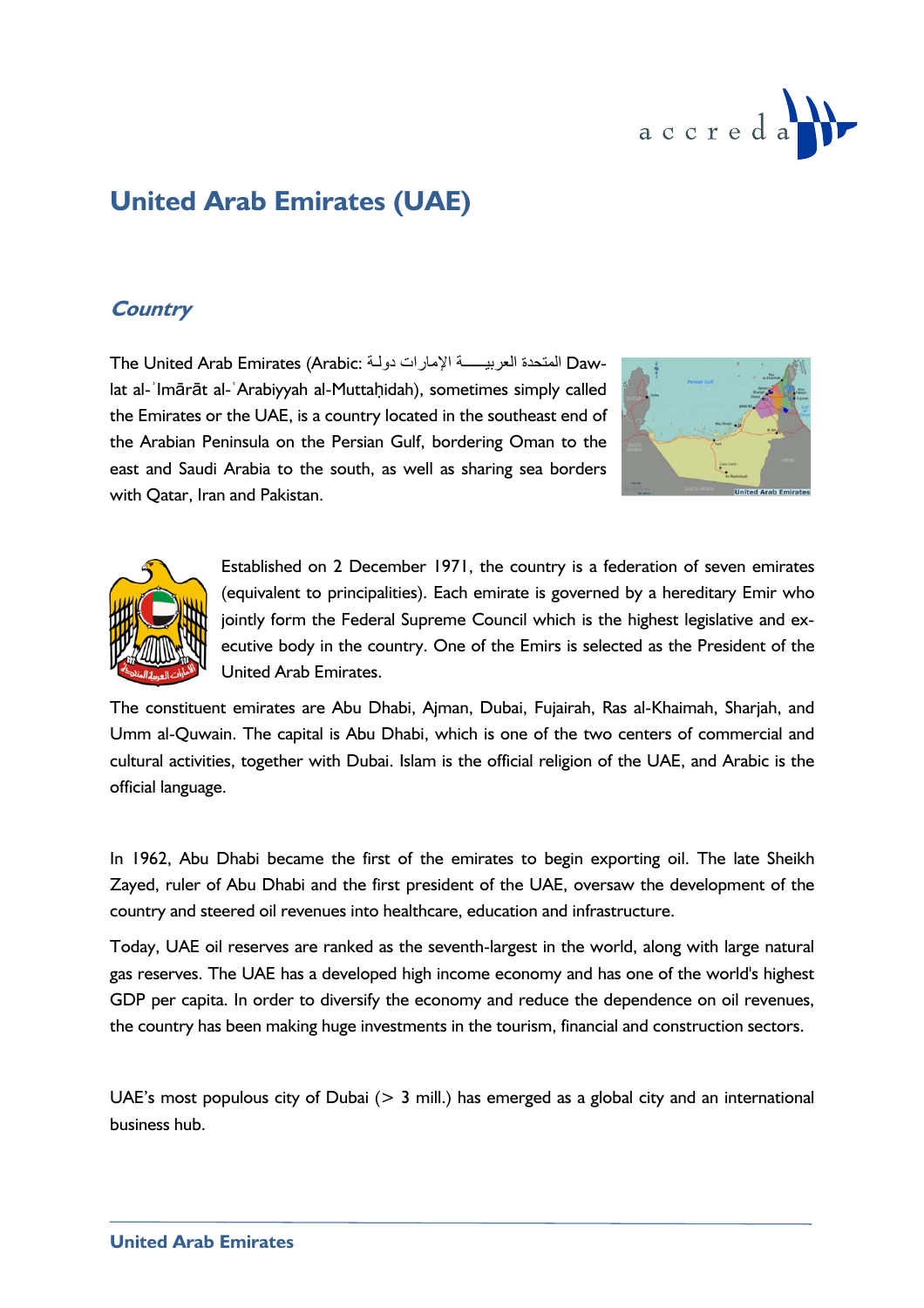## **Companies**

#### **Local Companies**

Most Gulf countries do not allow foreign ownership of companies. The UAE law stipulates that nationals must own at least 51% of the company's share capital, while the remaining 49% may belong to foreigners. However, this rule is not applicable for companies that offer professional or service activities. Foreigners are allowed to own 100% of such companies but there must be a local Emirati who is hired as a Service Agent for specified administrational works.

The UAE federal authorities have waived the minimum share capital requirements for establishing local companies in order to encourage new and small investors to enter the market. Therefore, there is no need for a share capital deposit proof from any local bank. This also cuts down the business start up costs and processing time.

Local companies can use Double Tax Treaties.

#### **Offshore Companies**

In 2003, the Jebel Ali Free Zone Authority (JAFZA) issued regulations governing offshore companies. In 2006, Ras al-Khaimah followed and issued its own offshore legislation (RAK/RAKIA, now RAKICC).

Companies incorporated under these offshore legislations are not allowed to have any business activities within the UAE. However, they may have bank accounts in the UAE and they are also allowed to own property within the UAE (restrictions apply).

The offshore regulations are in line with the latest international practices along the lines of other typical offshore locations. These companies are extremely flexible international instruments that can serve many objectives like

- Trading operations
- Consultancy services
- Asset protection
- Tax planning
- Holding and investments, etc.

The main differences between JAFZA and RAKICC Offshore Companies are the fees and the requirements for directors, managers and secretaries. The Ras al-Khaimah requirements are usually lighter, Jebel Ali offshore companies have some restrictions.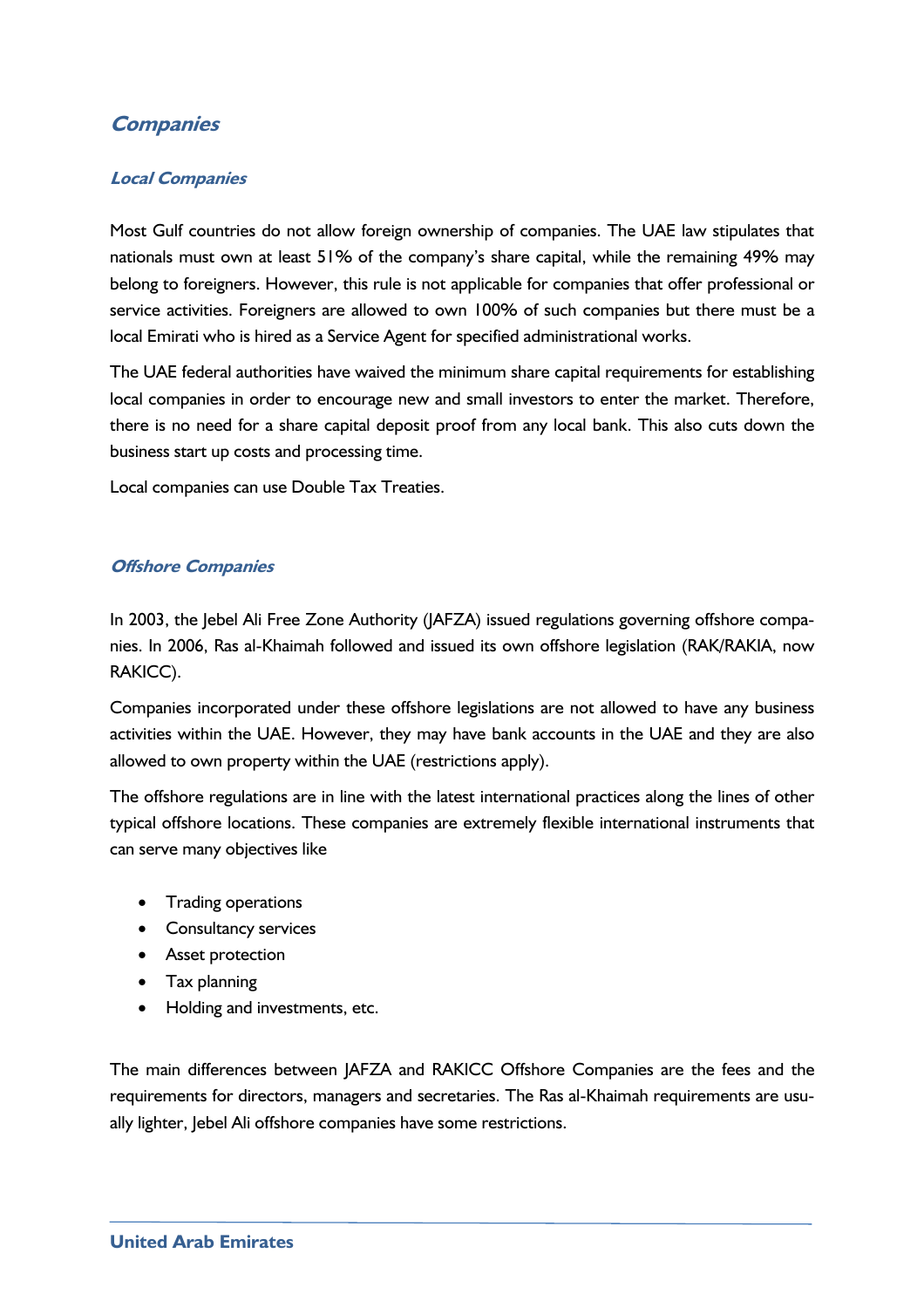An offshore company must hold at least one shareholder meeting every year and produce financial statements to be audited by an approved auditor and deposited with the Companies' registrar; however, this is not enforced for the time being. Every offshore company must, through a registered agent, maintain a registered office which can be anywhere in the UAE.

Offshore companies cannot use Double Tax Treaties.

#### **Free Zone Companies**

The UAE have established a vast and still growing number of Free Zones. Roughly 30 of them are in Dubai and offer excellent conditions for various businesses. All companies must have a physical presence in the Free Zone; i.e. the registration of a company automatically includes the rent of an office or a warehouse. Some Free Zones offer the sharing of an office space in the Free Zone's business centre (known as flexy desk or smart desk).

The Free Zones in the UAE are offering a spectacular variety of licences for all kinds of investments, businesses and even for freelance professionals. The main activities/licences are:

| Service licence                         | All types of services are allowed unless otherwise restricted by the                                                |  |
|-----------------------------------------|---------------------------------------------------------------------------------------------------------------------|--|
|                                         | Federal or local authorities. Such licence is usually used for all activ-                                           |  |
|                                         | ities which are not covered by the other licences.                                                                  |  |
| Commercial /<br>General trading licence | Import, export, distribution, consolidation, storage or warehousing<br>of goods and items specified in the licence. |  |
| Industrial licence                      | Import of raw materials, manufacturing, processing, assembling,<br>packaging and exporting the finished products.   |  |

The main advantages of Free Zone Companies are the following:

- 100% foreign ownership
- No corporate taxation
- No personal income tax
- Possibility to get UAE residence visas for Shareholders, Directors and employees
- Freedom to repatriate capital and profits
- No currency exchange control
- No import duties
- Less bureaucracy
- No recruitment problems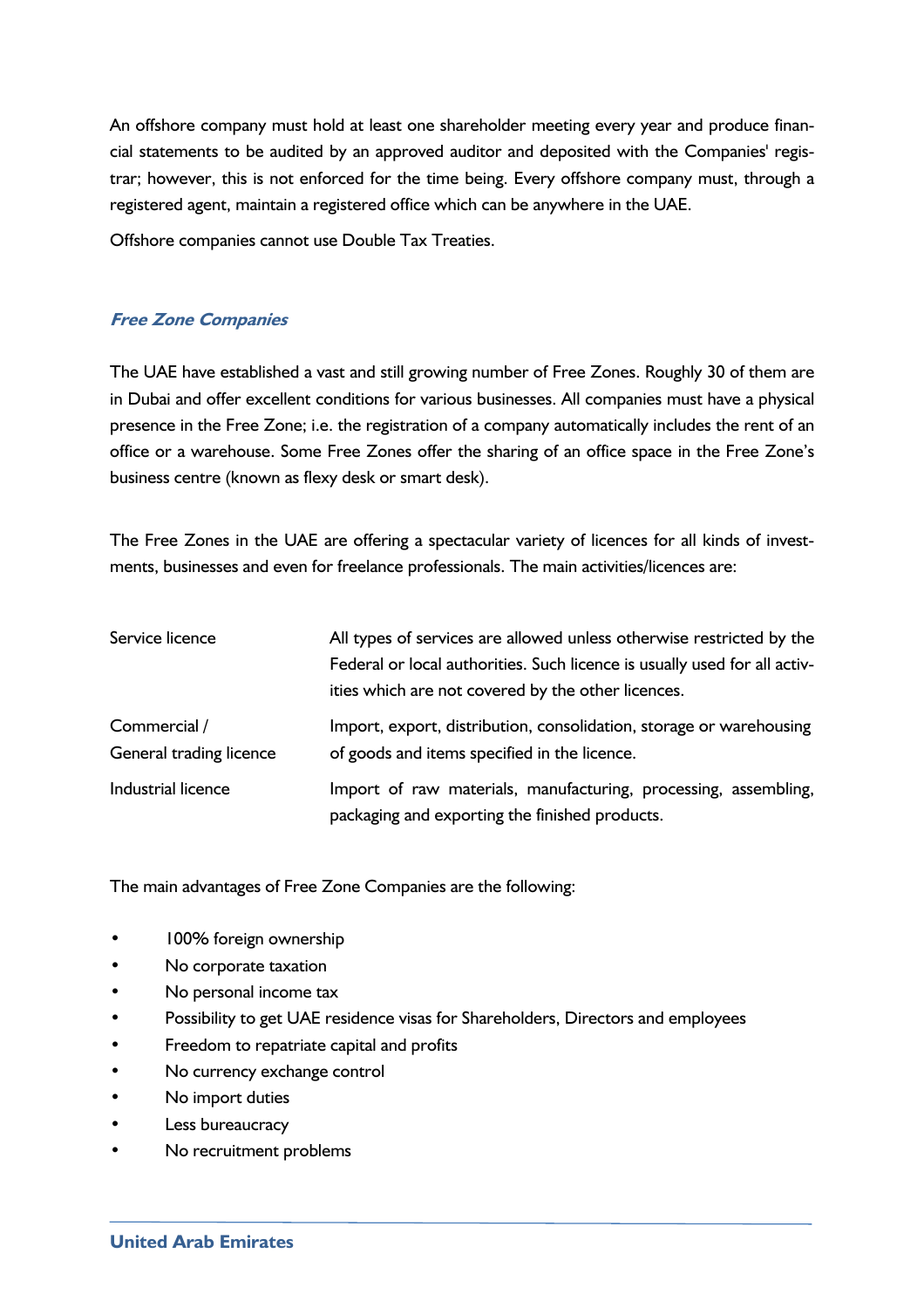- Modern and efficient communication and infrastructure
- Possibility to lease flexy desk/serviced offices
- Attractive working environment
- Most procedures are in English

Free Zone Companies can use Double Tax Treaties.

### **Some Free Zones in the UAE**

| <b>Emirate</b>   | <b>Zones</b>                                     |
|------------------|--------------------------------------------------|
|                  | Abu Dhabi Global Market (ADGM)                   |
| <b>Abu Dhabi</b> | Masdar City                                      |
|                  | Abu Dhabi Ports Company                          |
|                  | Abu Dhabi Airport Free Zone                      |
|                  | twofour <sub>54</sub>                            |
|                  |                                                  |
|                  | Dubai Airport Free Zone                          |
|                  | Dubai Biotech Research Park                      |
|                  | Dubai Healthcare City                            |
|                  | Dubai Internet City                              |
| Dubai            | Dubai International Financial Centre (DIFC)      |
|                  | Dubai Investment Park                            |
|                  | Dubai Knowledge Village                          |
|                  | Dubai Logistics City                             |
|                  | Dubai Maritime City                              |
|                  | Dubai Media City                                 |
|                  | Dubai Multi Commodities Center (DMCC)            |
|                  | Dubai Outsource Zone                             |
|                  | Dubai Silicon Oasis                              |
|                  | Dubai South (formerly Dubai World Central) (DWC) |
|                  | Dubai Studio City                                |
|                  | Jebel Ali Free Zone (incl. port) (JAFZA)         |
|                  | Sharjah Media City (Shams)                       |
|                  | Sharjah Airport Free Zone                        |
|                  | Hamriyah Free Zone                               |
|                  |                                                  |
| <b>Sharjah</b>   |                                                  |
|                  |                                                  |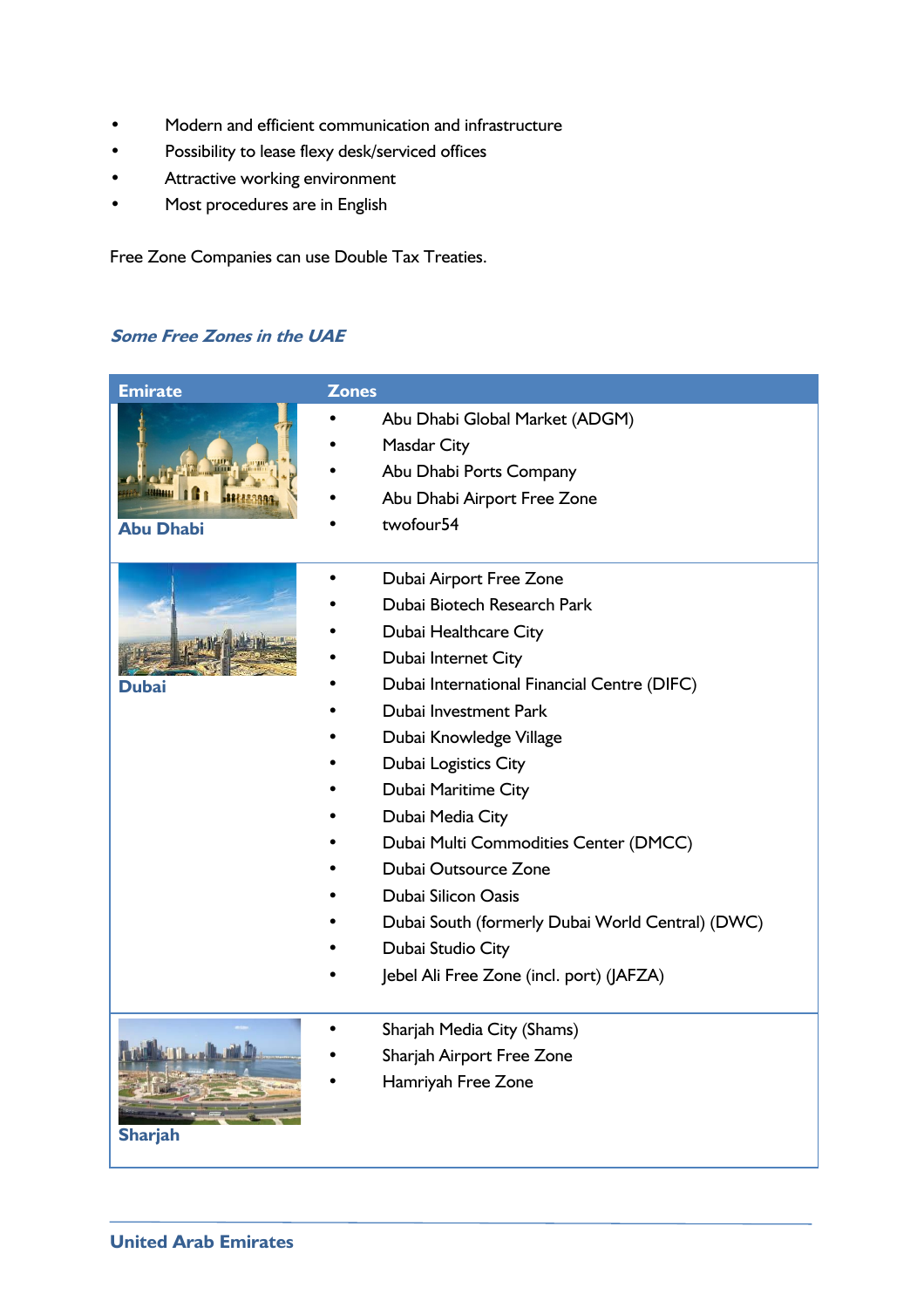| <b>Umm al-Quwain</b> | Ahmed Bin Rashid FZ                                                                       |
|----------------------|-------------------------------------------------------------------------------------------|
| <b>Ajman</b>         | Ajman Free Zone (incl. port)                                                              |
| Ras al-Khaimah       | <b>RAK Investment Authority</b><br><b>RAK Free Trade Zone</b><br><b>RAK Maritime City</b> |
| <b>Fujairah</b>      | Fujairah Free Zone<br>Fujairah Creative City                                              |

## **Tax system**

- There is no corporate income or capital tax with the exception of oil companies and certain banks
- There is no personal income tax
- There is VAT of presently 5%
- There is no withholding tax on dividends, interest and royalties
- There is no capital gains tax
- There is an import duty of 5% for bringing goods in for local businesses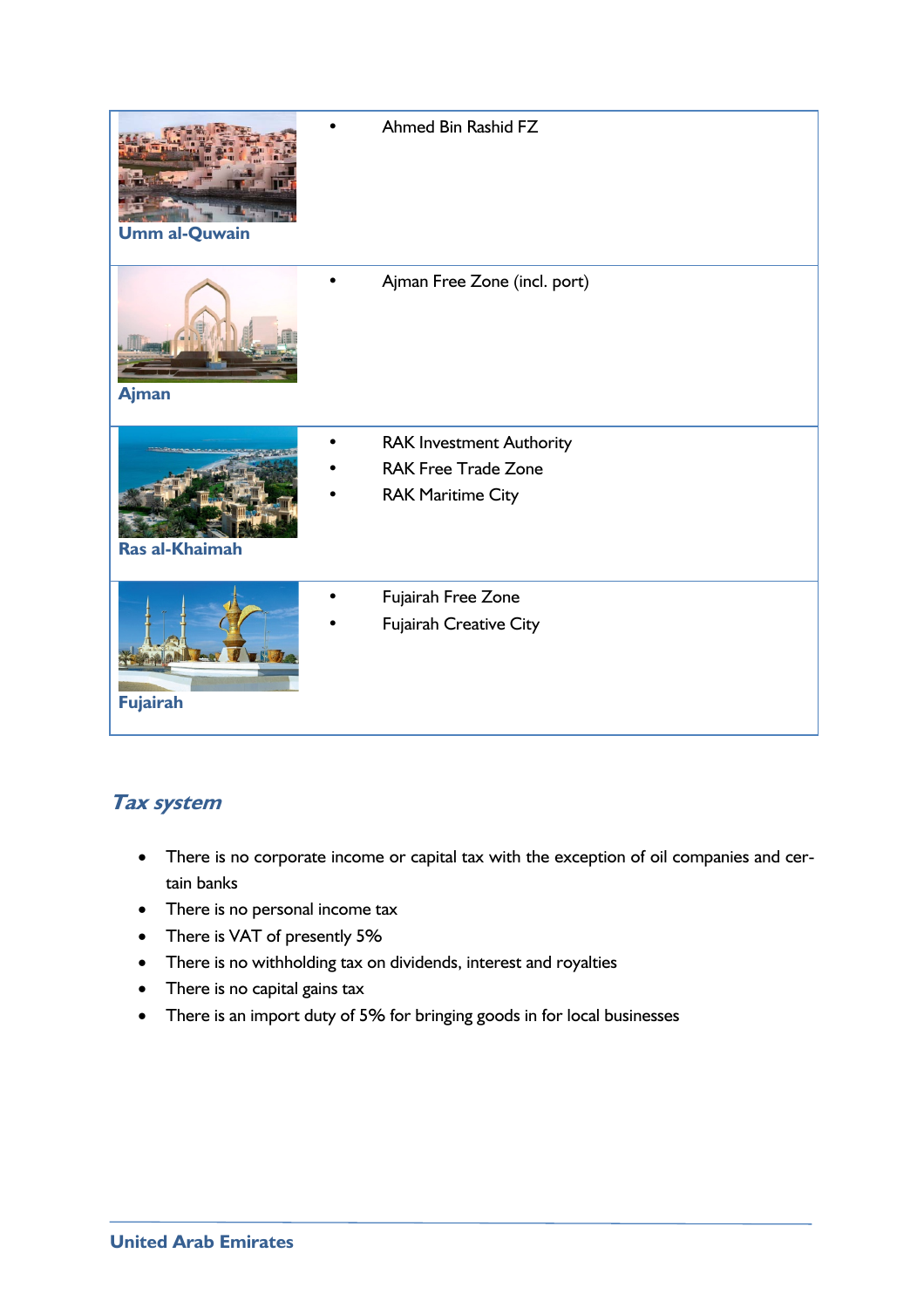The UAE have concluded Double Tax Treaties with an extensive number of countries which presently include:

#### **Treaties in force**

| Albania                | India              | Panama            |
|------------------------|--------------------|-------------------|
| Algeria                | Indonesia          | Philippines       |
| Andorra                | Ireland            | Poland            |
| Armenia                | Italy              | Portugal          |
| Austria                | Japan              | Romania           |
| Azerbaijan             | <b>Jersey</b>      | Russia            |
| Bangladesh             | Jordan             | Senegal           |
| <b>Barbados</b>        | Kazakhstan         | Serbia            |
| <b>Belarus</b>         | Kenya              | <b>Seychelles</b> |
| <b>Belgium</b>         | Korea, Republic of | Singapore         |
| Bosnia and Herzegovina | Kosovo             | Slovakia          |
| Brunei                 | Kyrgyzstan         | Slovenia          |
| <b>Bulgaria</b>        | Latvia             | South Africa      |
| Canada                 | Lebanon            | Spain             |
| China                  | Liechtenstein      | Sri Lanka         |
| Comoro Islands         | Lithuania          | Sudan             |
| Croatia                | Luxembourg         | Switzerland       |
| Cyprus                 | Macedonia          | Syria             |
| <b>Czech Republic</b>  | Malaysia           | Tajikistan        |
| Egypt                  | <b>Maldives</b>    | Thailand          |
| Estonia                | Malta              | Tunisia           |
| Fiji                   | <b>Mauritius</b>   | <b>Turkey</b>     |
| Finland                | Mexico             | Turkmenistan      |
| France                 | Moldova            | <b>Ukraine</b>    |
| Georgia                | Montenegro         | United Kingdom    |
| Germany                | Morocco            | Uruguay           |
| Greece                 | Mozambique         | Uzbekistan        |
| Guinea                 | <b>Netherlands</b> | Venezuela         |
| Hong Kong              | New Zealand        | Vietnam           |
| Hungary                | Pakistan           | Yemen             |